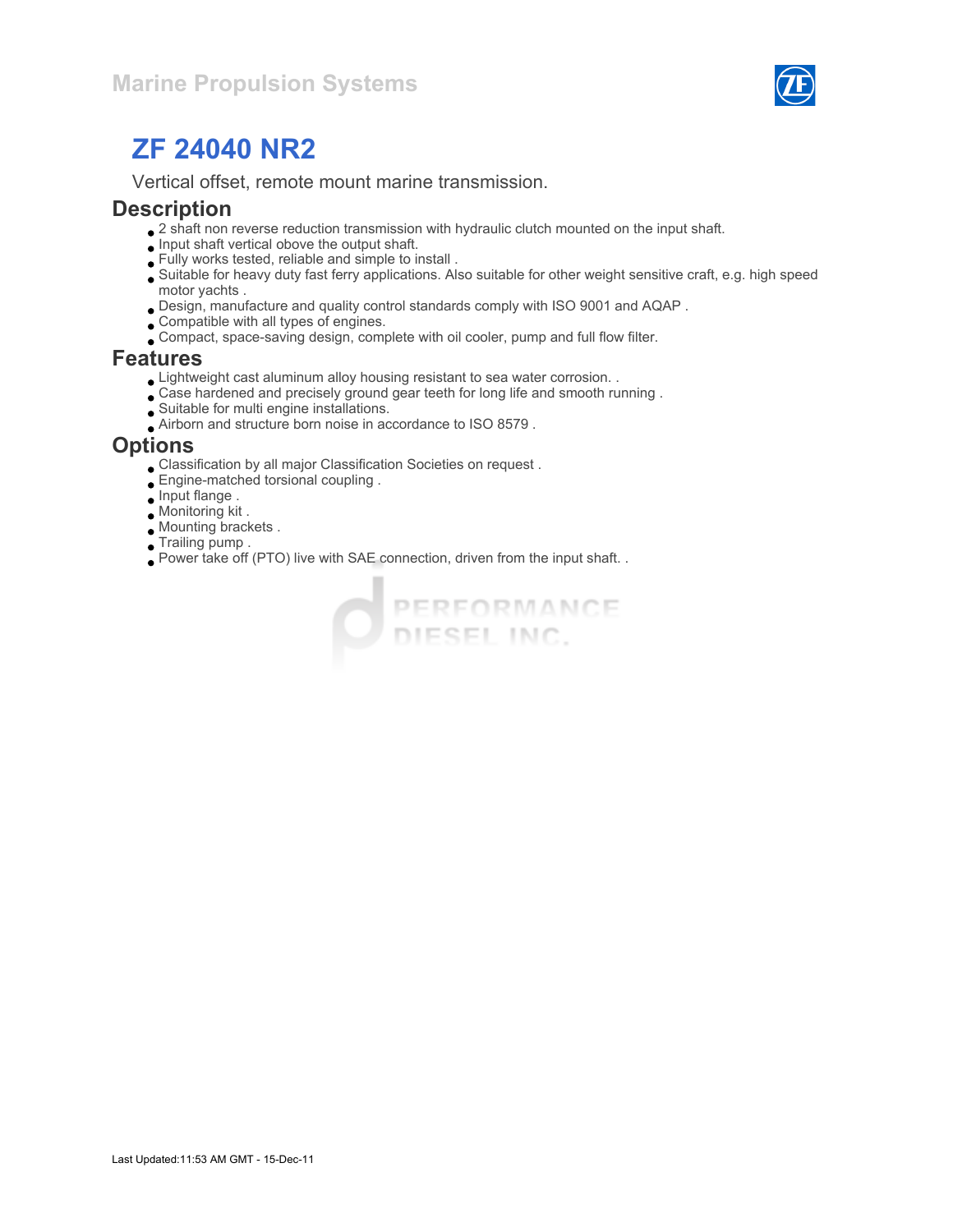## ZF 24040 NR2 Ratings

## Light Duty

| <b>RATIOS</b>                                                | MAX. TORQUE POWER/RPM |       |                                                        |    | <b>INPUT POWER CAPACITY</b> |          |           |          |             |    | MAX.           |
|--------------------------------------------------------------|-----------------------|-------|--------------------------------------------------------|----|-----------------------------|----------|-----------|----------|-------------|----|----------------|
|                                                              | Nm                    | ftlb  | <b>kW</b>                                              | hp | <b>kW</b>                   | hp       | <b>kW</b> | hp       | kW          | hp | <b>RPM</b>     |
|                                                              |                       |       |                                                        |    |                             | 1800 rpm |           | 2000 rpm | 2100 rpm    |    |                |
| $\blacksquare$ 1.514*, 2.032, 2.577, 2.760*,<br>3.043, 3.476 | 20000                 | 14751 | 2.0942 2.8084 3770 5055 4188 5617                      |    |                             |          |           |          | 4398   5898 |    | 2300           |
| $\blacksquare$ 3.700*                                        | 19047                 |       | 14048 1.9945 2.6746 3590 4814 3989 5349 4188 5617      |    |                             |          |           |          |             |    | $ 2300\rangle$ |
| $\Box$ 3.947*<br>$*$ Consider Order Detter                   | 18094                 |       | 13345 1.8947 2.5408 3410 4573 3789 5082 3979 5336 2300 |    |                             |          |           |          |             |    |                |

Special Order Ratio.

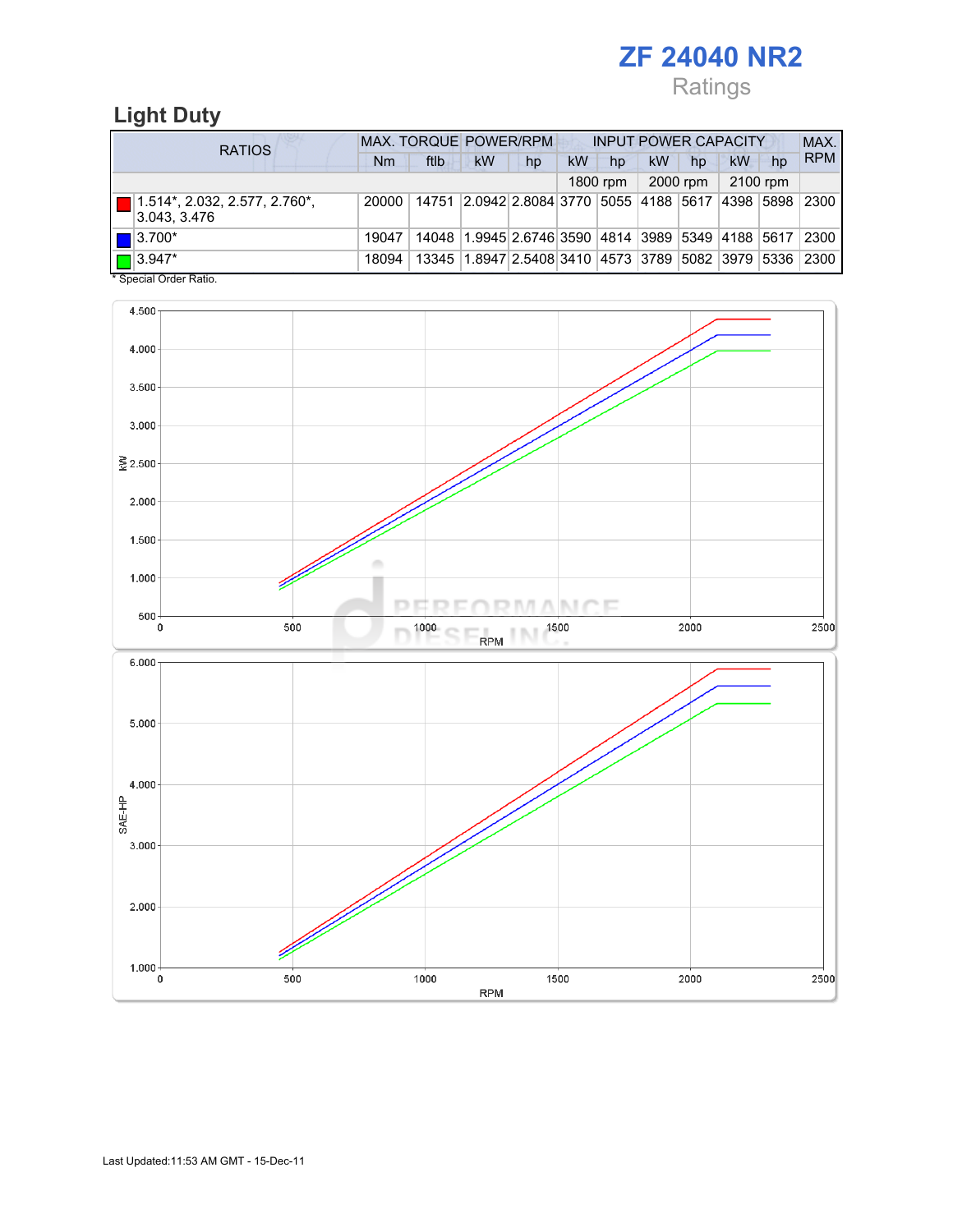## ZF 24040 NR2 Ratings

### Medium Duty

| <b>RATIOS</b>                                        | MAX. TORQUE POWER/RPM |                                                              |                                                                   |                                        |           | <b>INPUT POWER CAPACITY</b> |           |          |          |      |            |
|------------------------------------------------------|-----------------------|--------------------------------------------------------------|-------------------------------------------------------------------|----------------------------------------|-----------|-----------------------------|-----------|----------|----------|------|------------|
|                                                      | Nm                    | ftlb                                                         | <b>kW</b>                                                         | hp                                     | <b>kW</b> | hp                          | <b>kW</b> | hp       | kW       | hp   | <b>RPM</b> |
|                                                      |                       |                                                              |                                                                   |                                        |           | 1600 rpm                    |           | 1800 rpm | 2000 rpm |      |            |
| $\Box$ 1.514*, 2.032, 2.577, 2.760*,<br>3.043, 3.476 | 16929                 |                                                              | 12486   1.7727   2.3772   2836   3804   3191   4279   3545   4754 |                                        |           |                             |           |          |          |      | 2300       |
| $\blacksquare$ 3.700*                                |                       | 16122 11891 1.6882 2.2639 2701 3622 3039 4075 3376 4528 2300 |                                                                   |                                        |           |                             |           |          |          |      |            |
| $\Box$ 3.947*<br>$*$ Consider Dation                 | 15316                 | 11297                                                        |                                                                   | 1.6038 2.1507 2566 3441 2887 3871 3208 |           |                             |           |          |          | 4301 | 2300       |



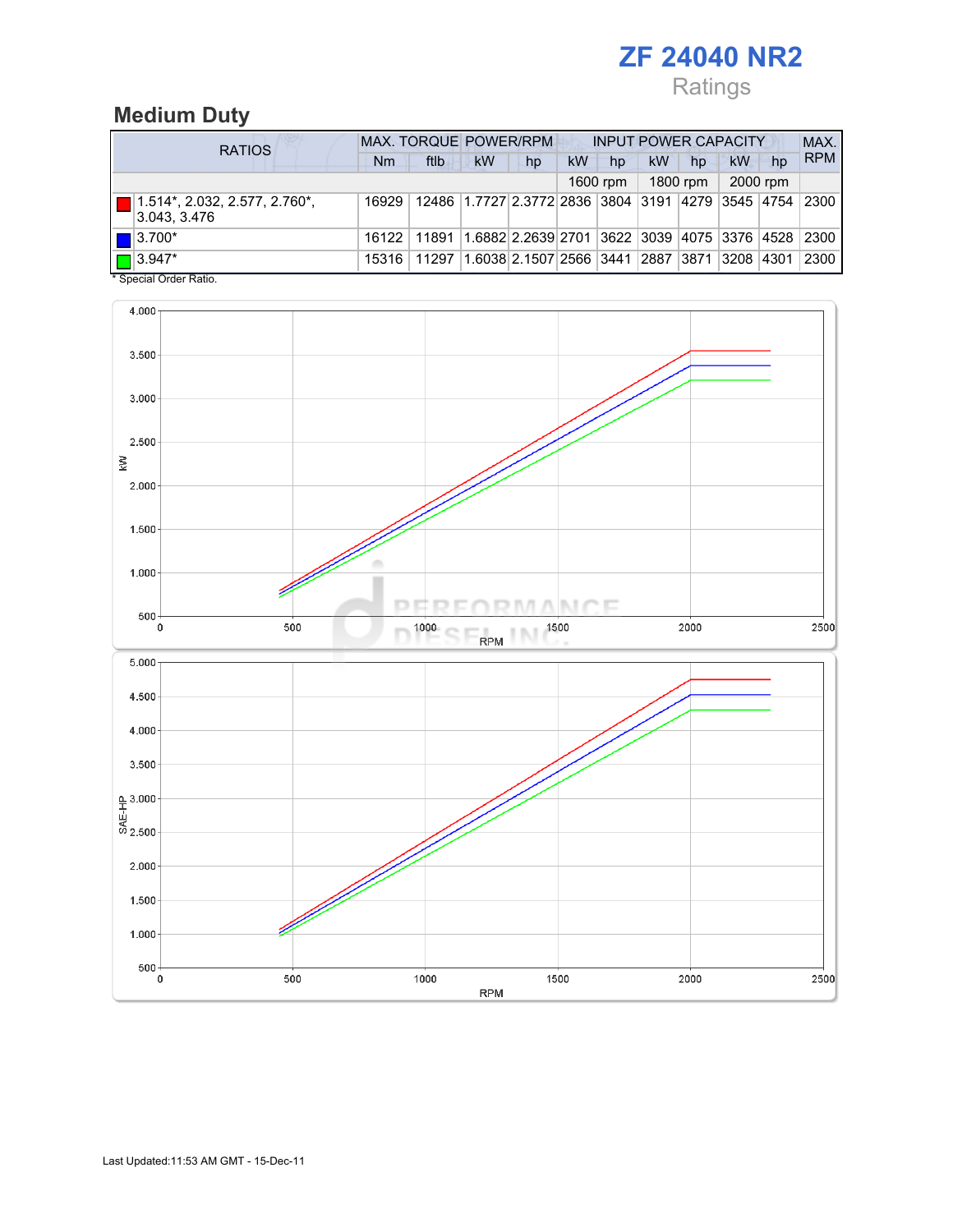## ZF 24040 NR2 Ratings

#### Continuous Duty

| <b>RATIOS</b> |                                                       | MAX.<br>POWER/RPM<br><b>INPUT POWER CAPACITY</b><br><b>TORQUE</b> |      |                                                  |    |           |          |    |          |    |          |            |
|---------------|-------------------------------------------------------|-------------------------------------------------------------------|------|--------------------------------------------------|----|-----------|----------|----|----------|----|----------|------------|
|               |                                                       | Nm                                                                | ftlb | <b>kW</b>                                        | hp | <b>kW</b> | hp       | kW | hp       | kW | hp       | <b>RPM</b> |
|               |                                                       |                                                                   |      |                                                  |    |           | 1200 rpm |    | 1600 rpm |    | 1800 rpm |            |
|               | $\vert$ 1.514*, 2.032, 2.577, 2.760*,<br>3.043, 3.476 | 13386                                                             |      | 9873 1.4017 1.8797 1682 2256 2243 3007 2523 3383 |    |           |          |    |          |    |          | 1800       |
|               | $\blacksquare$ 3.700*                                 | 12748                                                             |      | 9402 1.3349 1.7901 1602 2148 2136 2864 2403 3222 |    |           |          |    |          |    |          | 1800       |
|               | $\Box$ 3.947*                                         | 12110                                                             |      | 8932 1.2681 1.7005 1522 2041 2029 2721 2283      |    |           |          |    |          |    | 3061     | 1800       |

\* Special Order Ratio.

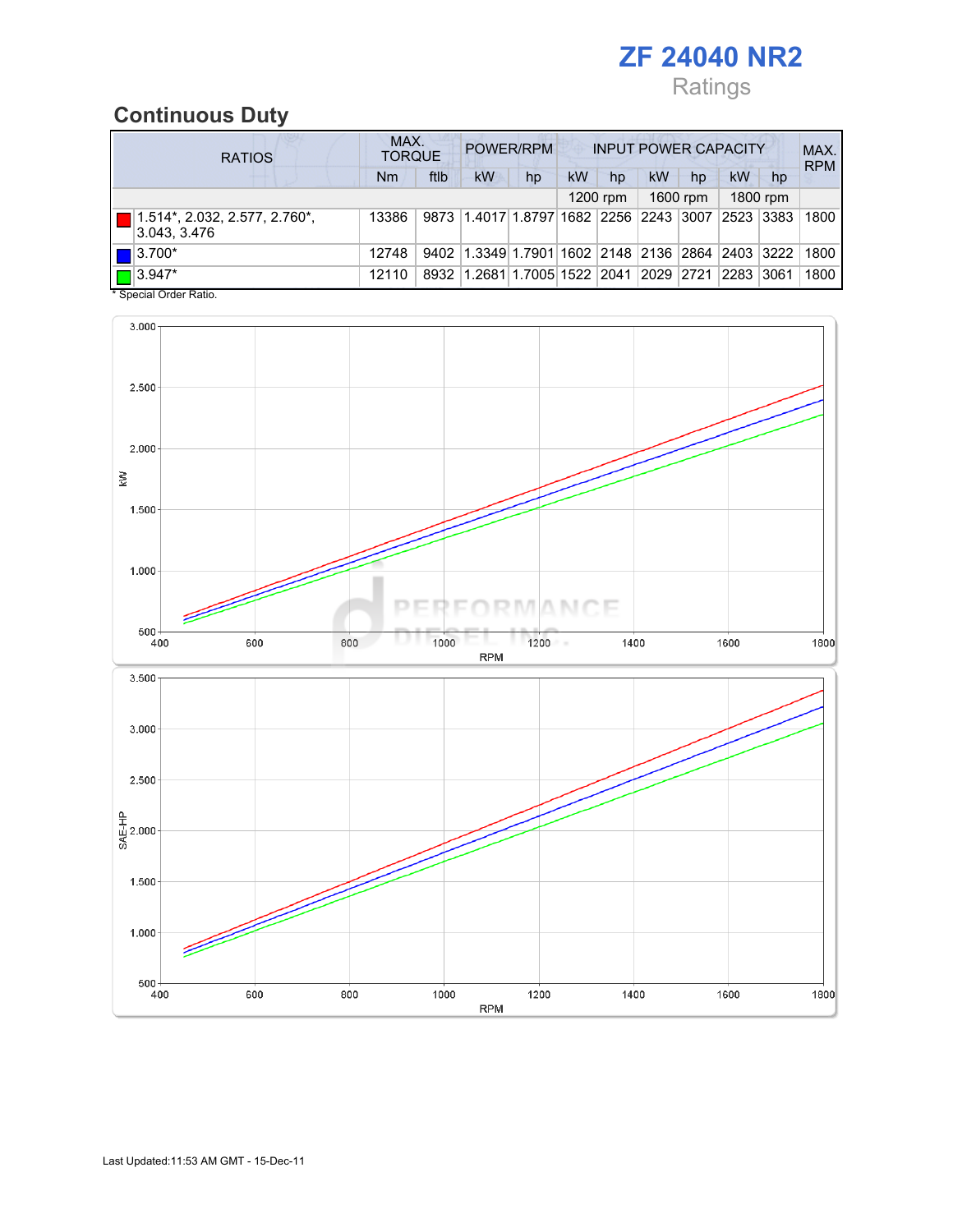

Ò



| mm (inches) |                |                |            |                |                            |            |                |  |  |
|-------------|----------------|----------------|------------|----------------|----------------------------|------------|----------------|--|--|
| A           | B <sub>1</sub> | B <sub>2</sub> | H1         | H <sub>2</sub> |                            | L1         | L <sub>2</sub> |  |  |
| 475 (18.7)  | 455 (17.9)     | 455 (17.9)     | 480 (18.9) | 1,072(42.2)    | 1,032 (40.6)               | 750 (29.5) | 480 (18.9)     |  |  |
|             |                | Weight kg (lb) |            |                | Oil Capacity Litre (US qt) |            |                |  |  |
|             |                | 1,630 (3,586)  |            |                | 75.0 (80.0)                |            |                |  |  |

#### Output Coupling Dimensions Е МC

|  |  |                       |  |  | <b>Bolt Holes</b> |                                                  |      |
|--|--|-----------------------|--|--|-------------------|--------------------------------------------------|------|
|  |  |                       |  |  | No.               | Diameter (E)                                     |      |
|  |  | Imm in mm in mm in mm |  |  |                   | mm                                               |      |
|  |  |                       |  |  |                   | $ 435 $ 17.1 385 15.2 330 13.0 46.0 1.81 20 30.4 | 1.20 |